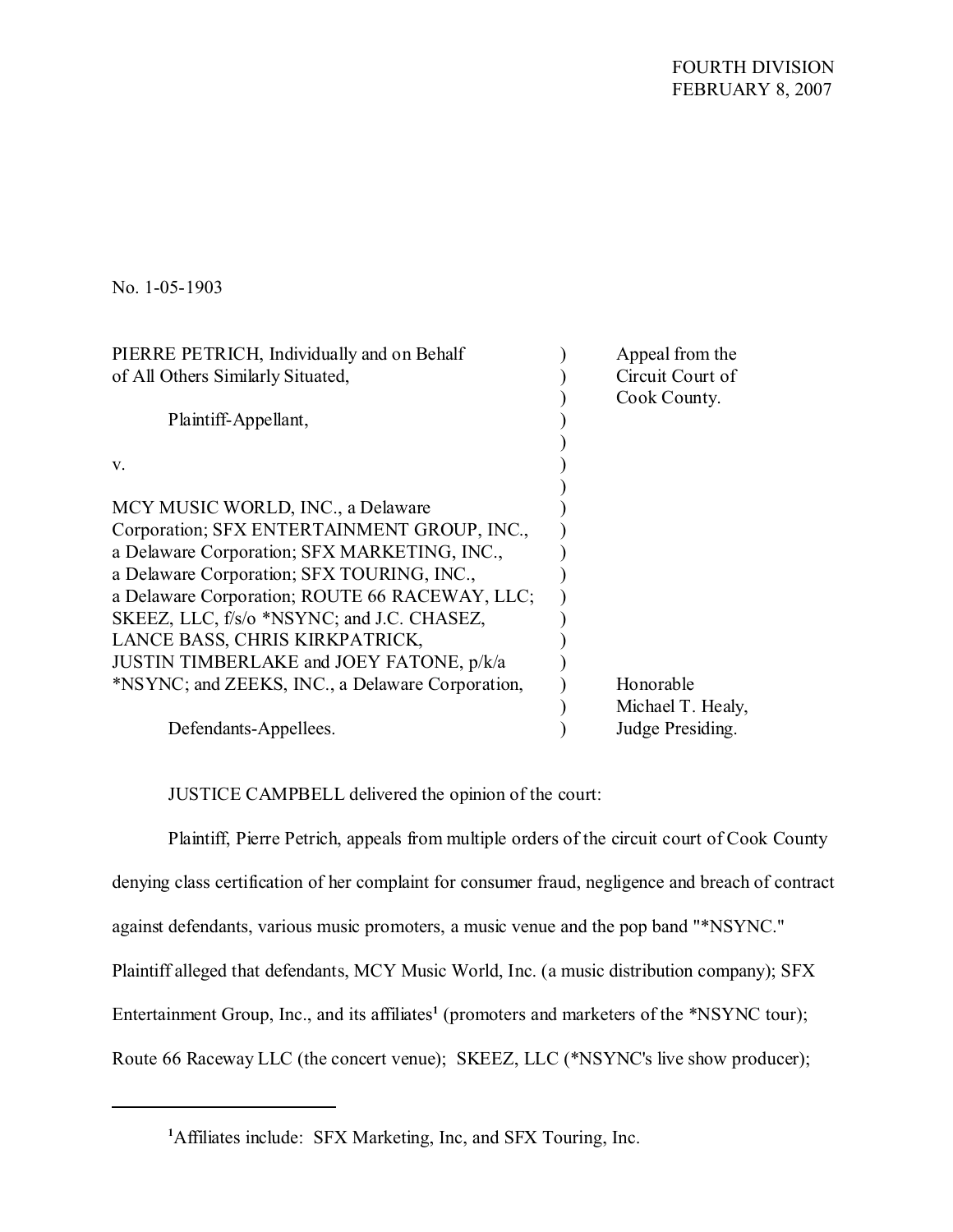ZEEKS, Inc. (owner of the trademark "\*NSYNC" and employer of the band members); the band \*NSYNC and its individual band members, J.C. Chasez, Lance Bass, Chris Kirkpatrick, Justin Timberlake, and Joey Fatone, breached their contractual duty to ensure her timely arrival to the Route 66 Raceway concert venue and sought damages on behalf of herself and for a class of "all ticket-holders" of an \*NSYNC concert performed on August 1, 2000.

On appeal, plaintiff contends that: (1) the trial court erred in failing to certify a class of concertgoer-plaintiffs who plaintiff alleges were denied reasonable access to the \*NSYNC concert when defendants breached the contractual terms of the concert tickets; (2) the trial court erred in dismissing plaintiff's consumer fraud claim; (3) the trial court erred in dismissing the individual \*NSYNC defendants from the case; and (4) the trial court erred in failing to enforce the terms of plaintiff's settlement agreement with defendants. For the following reasons, we affirm the judgment of the trial court.

## BACKGROUND

The record reveals the following relevant facts. David S. Petrich purchased four twelfthrow center tickets for the August 1, 2000, concert of the pop band \*NSYNC, at the Route 66 Raceway in Joliet, Illinois, from Gold Coast Tickets, Ltd., a ticket broker, and gave them to his wife, plaintiff, Pierre Petrich. Plaintiff took the tickets for herself, her daughter, her niece, and her daughter's friend and drove her guests to the concert, starting out from her home in Northbrook and stopping first for dinner at her sister's home in Naperville. Plaintiff then took directions from her sister for the drive from Naperville to Route 66 Raceway in Joliet, and left Naperville at 6 p.m. relying on her sister's 25- to 30-minute estimate of the driving time. Plaintiff encountered heavy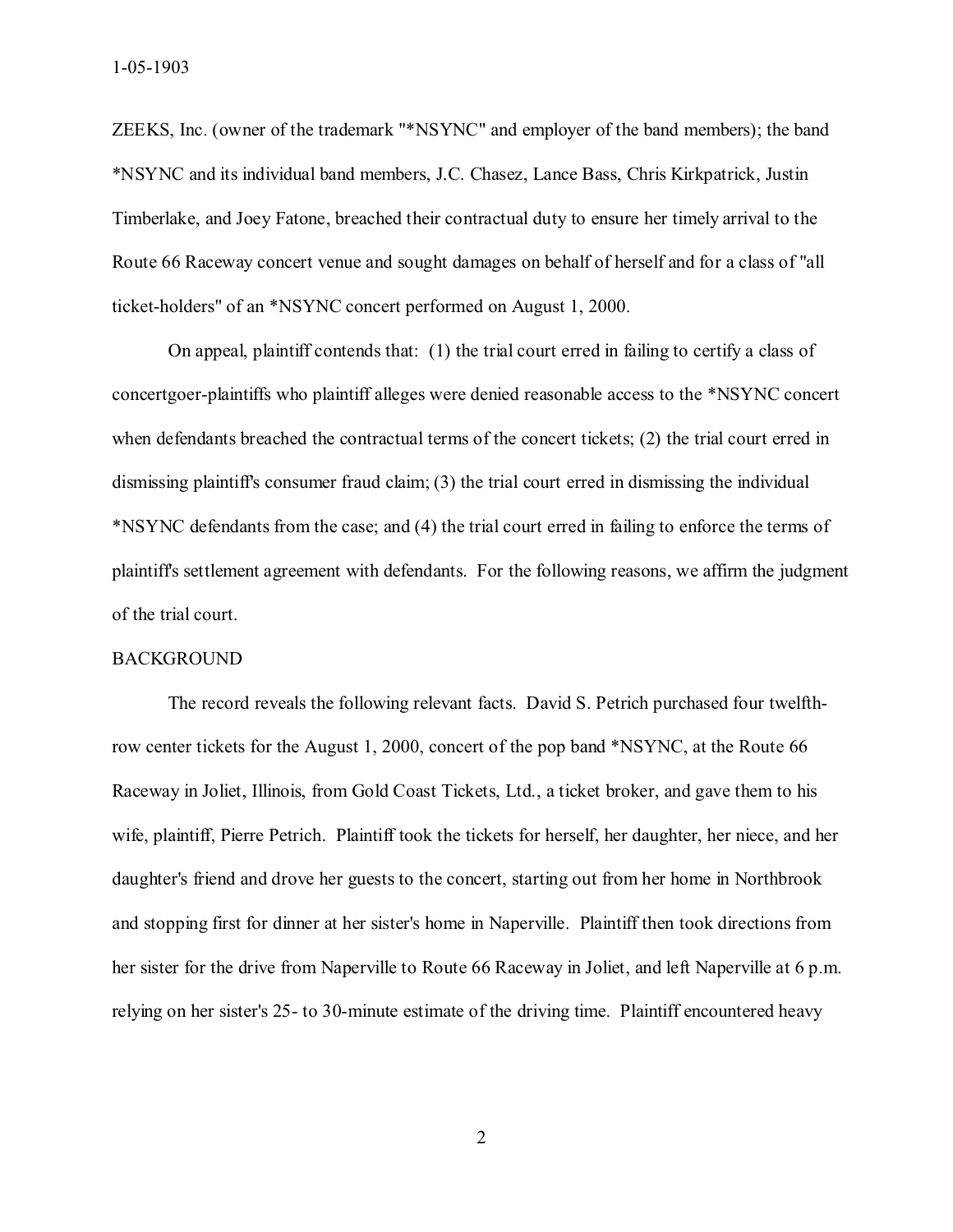traffic and difficulty parking; plaintiff parked at approximately 9:45 p.m and she and her party missed a significant portion of the concert.

On August 4, 2000, plaintiff filed a lawsuit alleging violations of the Illinois Consumer Fraud and Deceptive Business Practices Act (815 ILCS 505/2 (West 2004)) (Consumer Fraud Act), breach of contract and negligence, and seeking to certify a class of all ticket holders. Plaintiff alleged damages on behalf of "hundreds, if not thousands" of ticket holders who missed "most or all" of the \*NSYNC concert as a result of congested traffic on the roadway leading into the Route 66 Raceway and inadequate parking facilities on the premises. Plaintiff alleged that: (1) Route 66 Raceway lacked the traffic control to accommodate a crowd of 48,000 ticket holders; (2) roads leading to the concert were "impassable for miles"; (3) plaintiff and other ticket holders "were aware of only one major artery in and out of the venue," *i.e.*, Illinois Route 53; and (4) Route 66 Raceway advised patrons to use Route 53 on its website.

The individual defendants filed appearances contesting personal jurisdiction and the remaining defendants filed motions to dismiss plaintiff's complaint. On July 10, 2001, plaintiff filed a third amended complaint in three counts.

In December 2001 and again in January 2002, the trial court, Judge Lester Foreman presiding, dismissed plaintiff's class action as legally insufficient. Judge Foreman also twice dismissed plaintiff's consumer fraud claim for failure to state a claim for relief. Judge Foreman allowed to stand, however, plaintiff's claim for "breach of license," ruling that an implied contract existed by way of defendants' inclusion of a \$3 parking charge on each ticket which in turn created a contractual obligation that defendants communicate parking access problems to each ticket purchaser.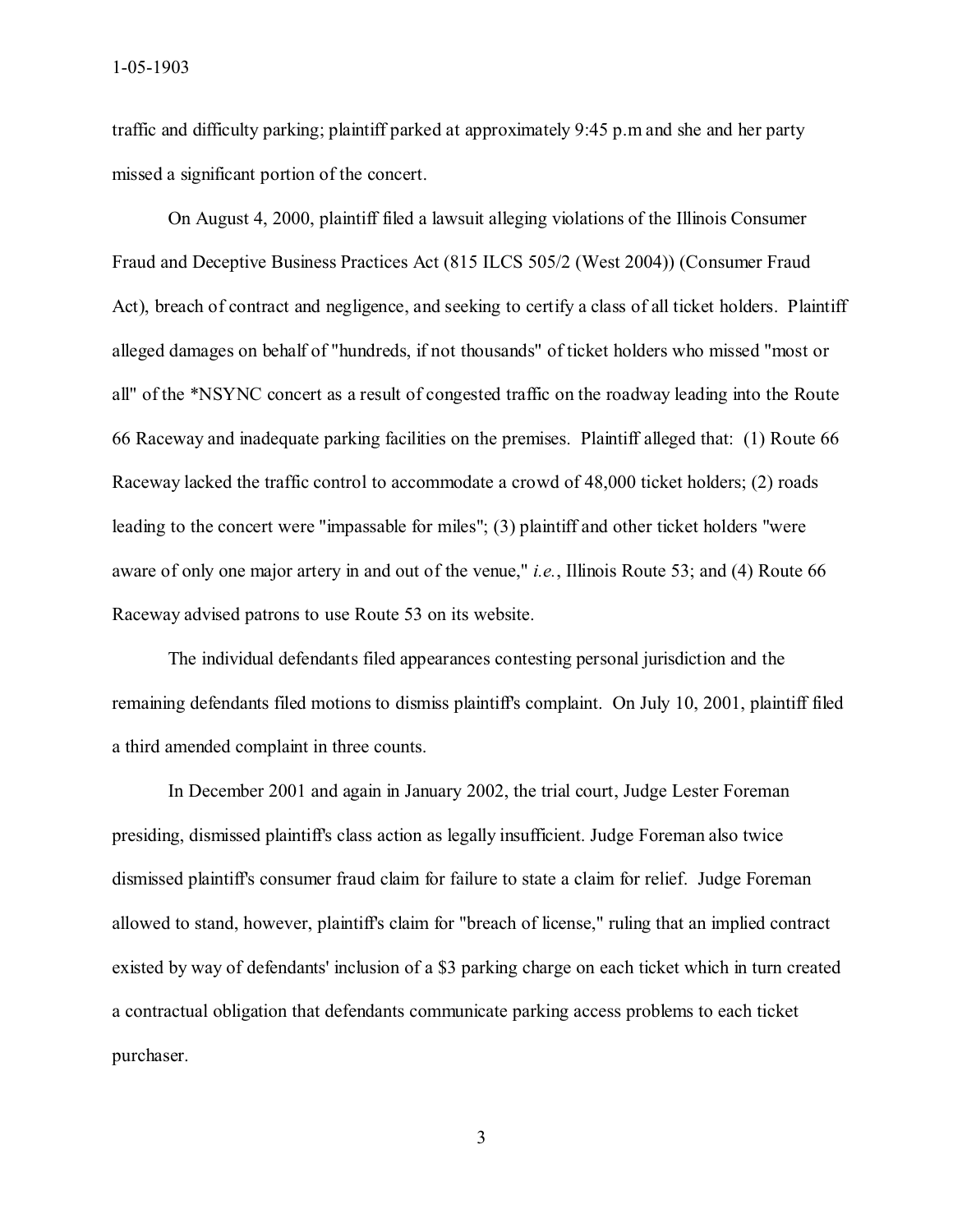Following Judge Foreman's death, plaintiff's case was assigned to Judge Deborah Dooling. On December 2, 2003, Judge Dooling denied plaintiff's motion for class certification, holding that class certification was improper where no common questions of fact predominated:

> "[T]he circumstances surrounding each plaintiff's purchase of tickets, their attempts to acquire travel or parking information, and the time they arrived at the concert is unique. This Court could not answer all these questions of fact without examining each individual plaintiff's individual circumstances."

Judge Dooling further held that no common questions of law predominated because damages and privity of contract are individual questions, and that plaintiff was not an adequate class representative because she did not purchase her own tickets and lacked privity of contract with any defendant.

On January 2, 2004, plaintiff filed a motion to reconsider Judge Dooling's denial of class certification. On April 24, 2004, Judge Dooling held a pretrial settlement conference. Plaintiff proposed two settlement classes: one comprised of concertgoers who wrote letters to the promoters or to newspapers complaining that they missed part or all of the concert because they were stuck in a traffic jam and another class comprised of people who did not write to complain but similarly missed portions or all of the concert. Plaintiff proposed that some \*NSYNC- related item be awarded to this class on a "claims made basis," and that this group would receive notice only by publication. Defendants rejected plaintiff's proposal.

On May 7, 2004, defendants' counsel offered to pay plaintiff a total of \$40,000 to a class of plaintiffs defined as "those individuals who wrote letters of complaint about the concert," and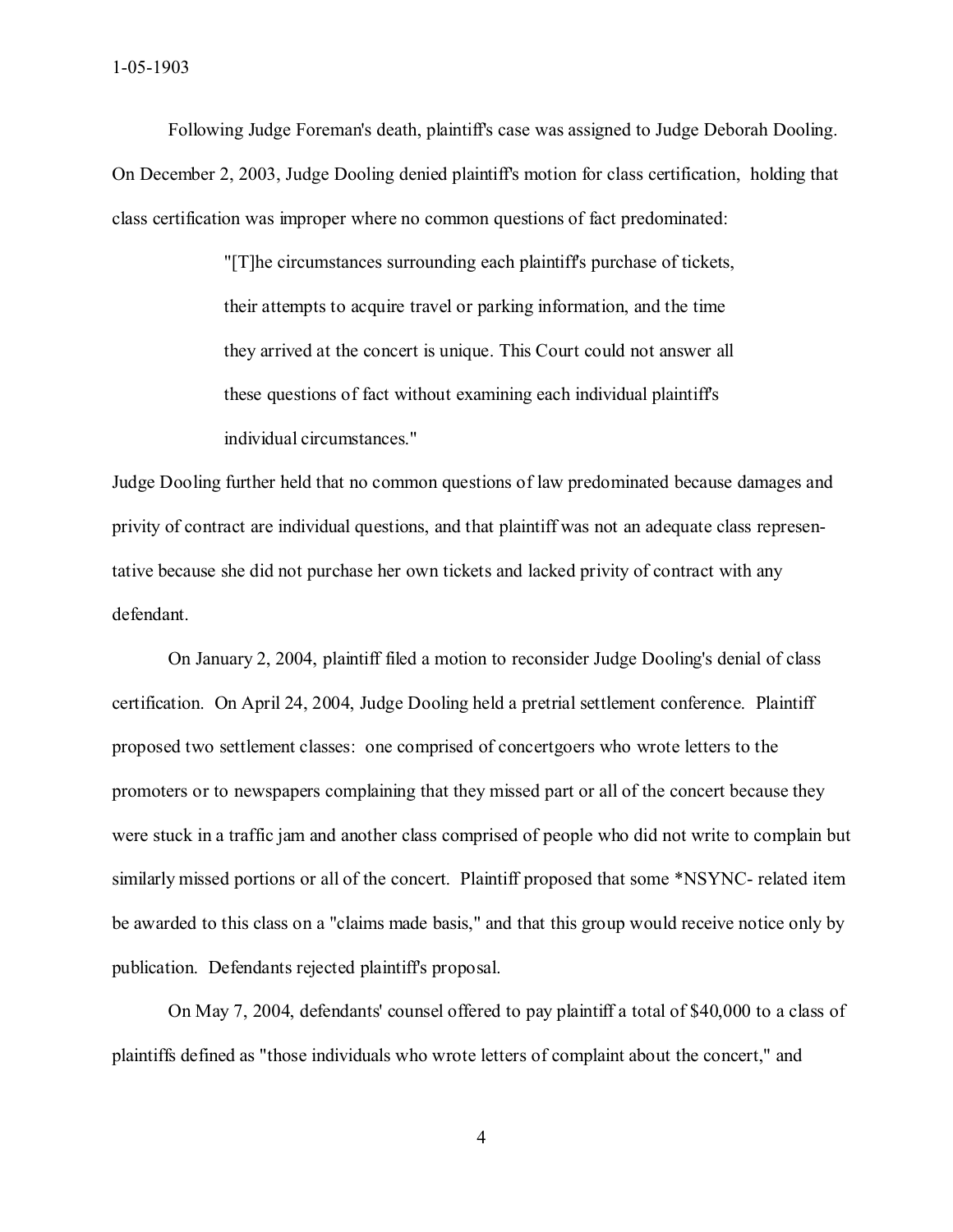provided that the offer would expire on May 12, 2004. Plaintiff did not accept the offer and the offer expired.

Meanwhile, Judge Donnersberger took over Judge Dooling's call in the trial court. On May 9, 2004, Judge Donnersberger upheld Judge Dooling's ruling denying class certification.

On May 14, 2003, at 9 a.m., prior to a 10 a.m. scheduled court appearance, the parties again commenced settlement negotiations. Plaintiff's counsel proposed a settlement amount of \$45,000 on behalf of the subclass of concertgoers who wrote complaint letters. Defendants' counsel responded that defendants would settle for \$45,000, in exchange for a written release from all "those who claim to have been late or to have missed any part of the concert *and* of individuals who wrote letters of complaint about the concert." (Emphasis in original). Defendants' final settlement offer was \$45,000 and required written confirmation of agreement by 10 a.m. on May 14, 2004. Plaintiff's counsel responded to this offer stating that he would only settle on behalf of the smaller subclass. No agreement was ever reached between the parties as to the definition of the settlement class and the parties did not enter into a settlement agreement.

On August 18, 2004, Judge Donnersberger heard arguments on plaintiff's motion to enforce the settlement agreement and for Rule 304(a) (210 Ill.2d R. 304(a)) language, as well as defendant's motion to transfer plaintiff's individual case to small claims court. Judge Donnersberger denied plaintiff's motion to enforce any purported settlement agreement, finding that there was no settlement agreement. Judge Donnersberger further denied defendants' motion to transfer plaintiff's case to small claims court, instead ordering plaintiff's case transferred to Judge Kinnard, presiding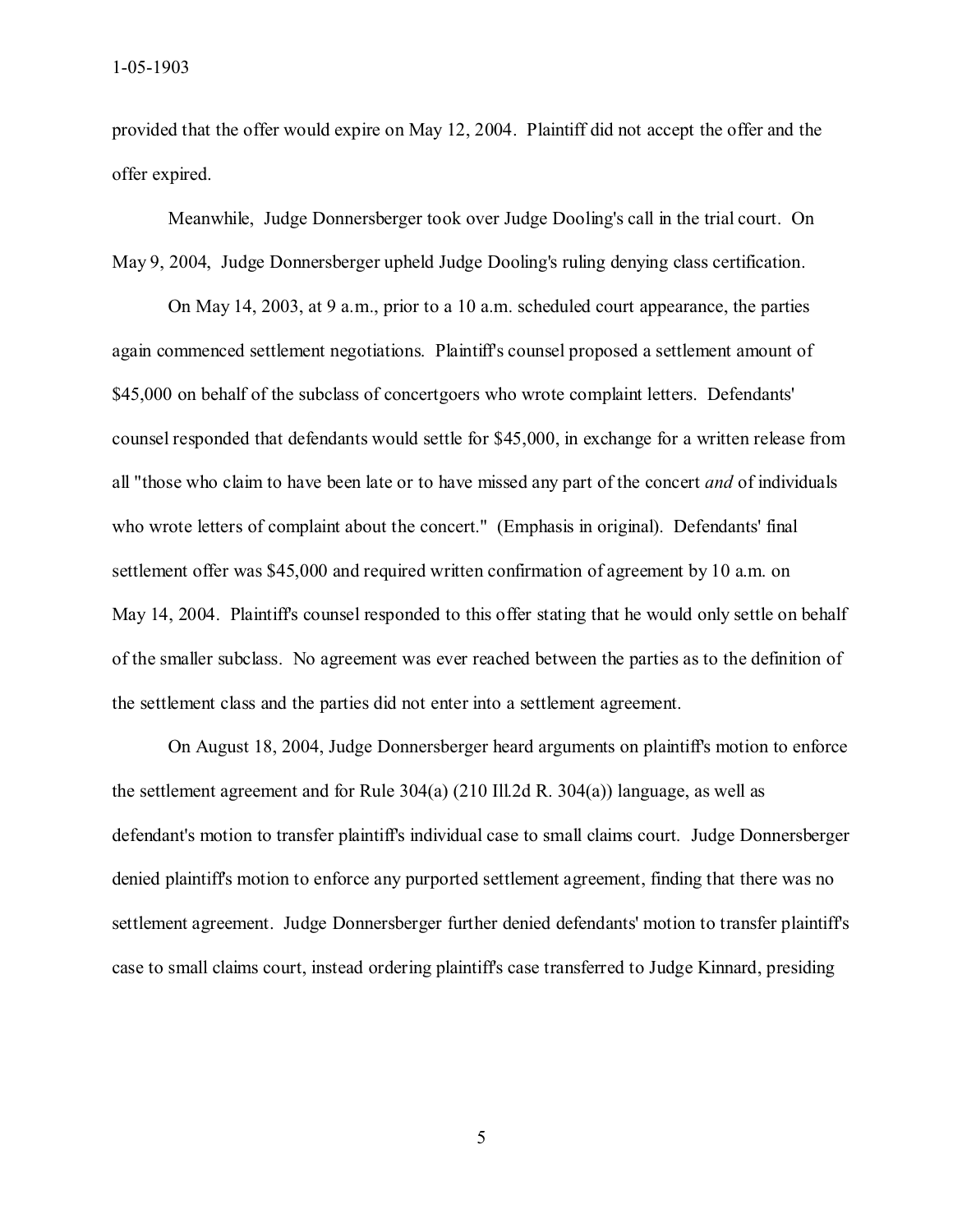judge of the chancery division, for transfer to the first municipal division, finding "no equitable matters on relief for plaintiff's case."<sup>2</sup>

On September 10, 2004, Judge Kinnard assigned plaintiff's case to Judge Kenneth Wright, presiding judge of the first municipal division.**<sup>3</sup>** On October 18, 2004, plaintiff filed a motion for reconsideration of the transfer to the municipal division. Defendants filed a motion in opposition. The motion was assigned to Judge Michael T. Healy of the first municipal division for a hearing on November 10, 2004. On that date, Judge Healy entered an order closing discovery and assigning plaintiff's case to mandatory arbitration.**<sup>4</sup>**

On March 18, 2005, following nonbinding arbitration, a panel of arbitrators awarded plaintiff \$233, the face value of the four concert tickets. Judge Healy entered final judgment on the award in favor of plaintiff on May 9, 2005, and denied plaintiff's request for attorney fees.

On June 7, 2005, plaintiff filed a notice of appeal of the following six orders of the circuit court: (1) the two orders entered by Judge Foreman dated December 12, 2001, and December 14, 2001, granting defendants' motions to dismiss plaintiff's consumer fraud count; (2) the order entered by Judge Foreman on January 18, 2002, granting defendants' Chasez, Bass, Kirkpatrick,

<sup>3</sup>The case was not renumbered as a municipal case, but, rather, retained the chancery division case number designation.

**4** A civil action is subject to mandatory arbitration in the circuit court of Cook County if the suit alleges money damages not to exceed \$30,000. 155 Ill.2d R. 86 (b); Cook Co. Cir. Ct. R. 18.3(c) (eff. August 1, 2001).

<sup>&</sup>lt;sup>2</sup> The first municipal division hears civil suits for damages up to \$30,000. Cook Co. Cir. Ct. G.O. 2.1(a)(1)(i) (eff. June 12, 1998).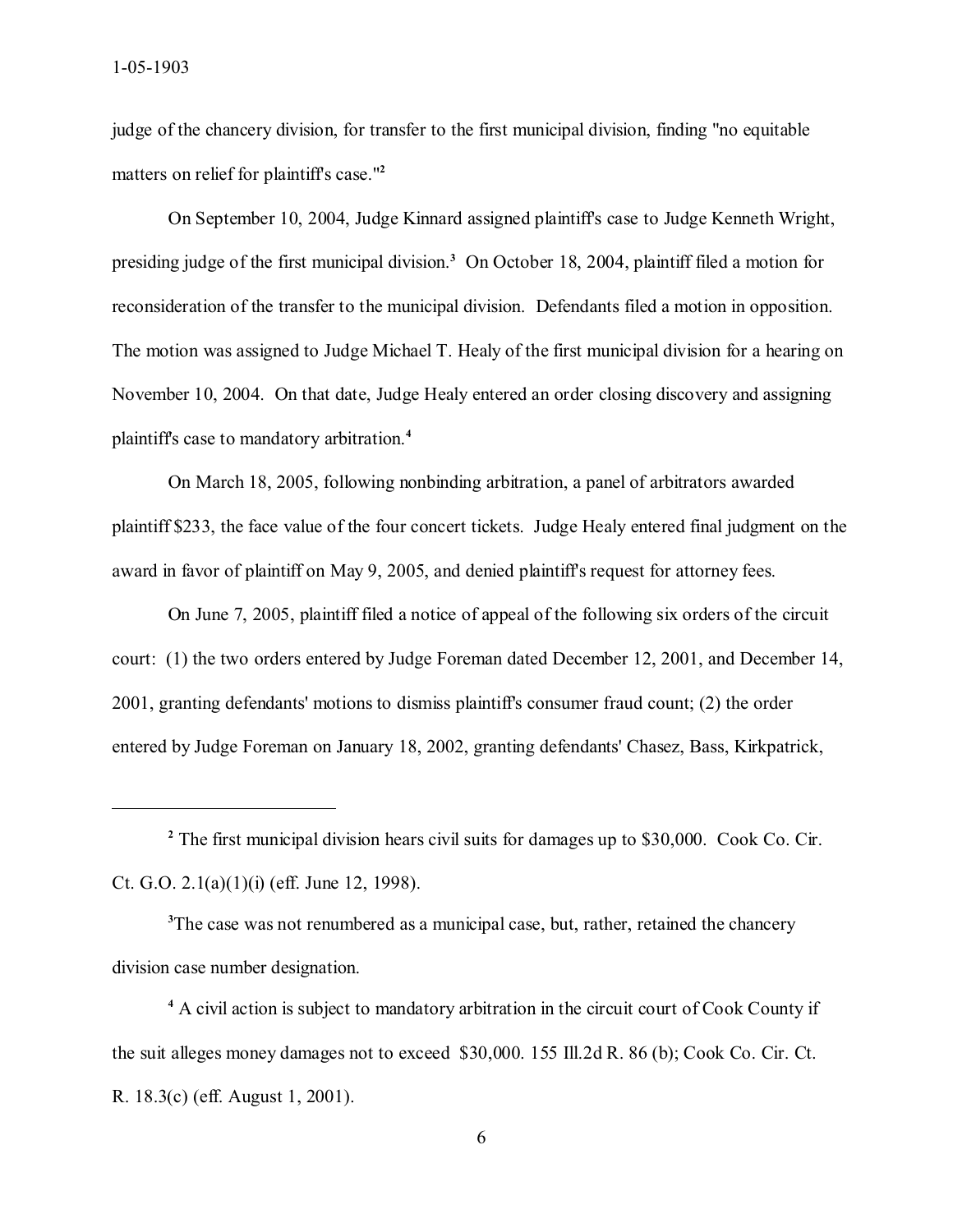Timberlake and Fatone's motion to quash and dismiss; (3) the order entered by Judge Dooling on December 2, 2003, denying plaintiff's amended motion for class certification; (4) Judge Donnersberger's memorandum and order of May 9, 2004, denying plaintiff's motion to reconsider her amended motion for class certification; and (5) Judge Donnersberger's order of August 18, 2004, denying plaintiff's motion to enforce a purported settlement agreement.

## OPINION

Initially, plaintiff contends that the trial court erred by failing to grant class certification of "all holders of tickets to the performance of \*NSYNC scheduled for August 1, 2000, at 7:30 p.m., at Route 66 Raceway in Joliet, Illinois," arguing that Judge Dooling "misunderstood and misapplied the law on class certification." Class certification is entirely within the province of the trial court and its determination will not be disturbed absent a clear abuse of discretion or the application of "impermissible legal criteria." P.J.'s Concrete Pumping Service, Inc. v. Nextel West Corp., 345 Ill. App. 3d 992, 1002, 803 N.E.2d 1020 (2004); Key v. Jewel Cos., 176 Ill. App. 3d 91, 95, 530 N.E.2d 1061 (1988).

 To certify a class action, the trial court must find that all of the following factors are met: (1) numerosity, *i.e.*, the class is so numerous that joining all members is impracticable; (2) commonality, *i.e.*, there are questions of fact or law common to the class, and the common questions predominate over any questions affecting only individual members; (3) the representative parties will fairly and adequately protect the interests of the class; and (4) the class action is an appropriate method for fairly and efficiently adjudicating the controversy. 735 ILCS 5/2-801 (West 2000); Avery v. State Farm Mutual Automobile Insurance Co., 216 Ill.2d 100, 125, 835 N.E.2d 801 (2005).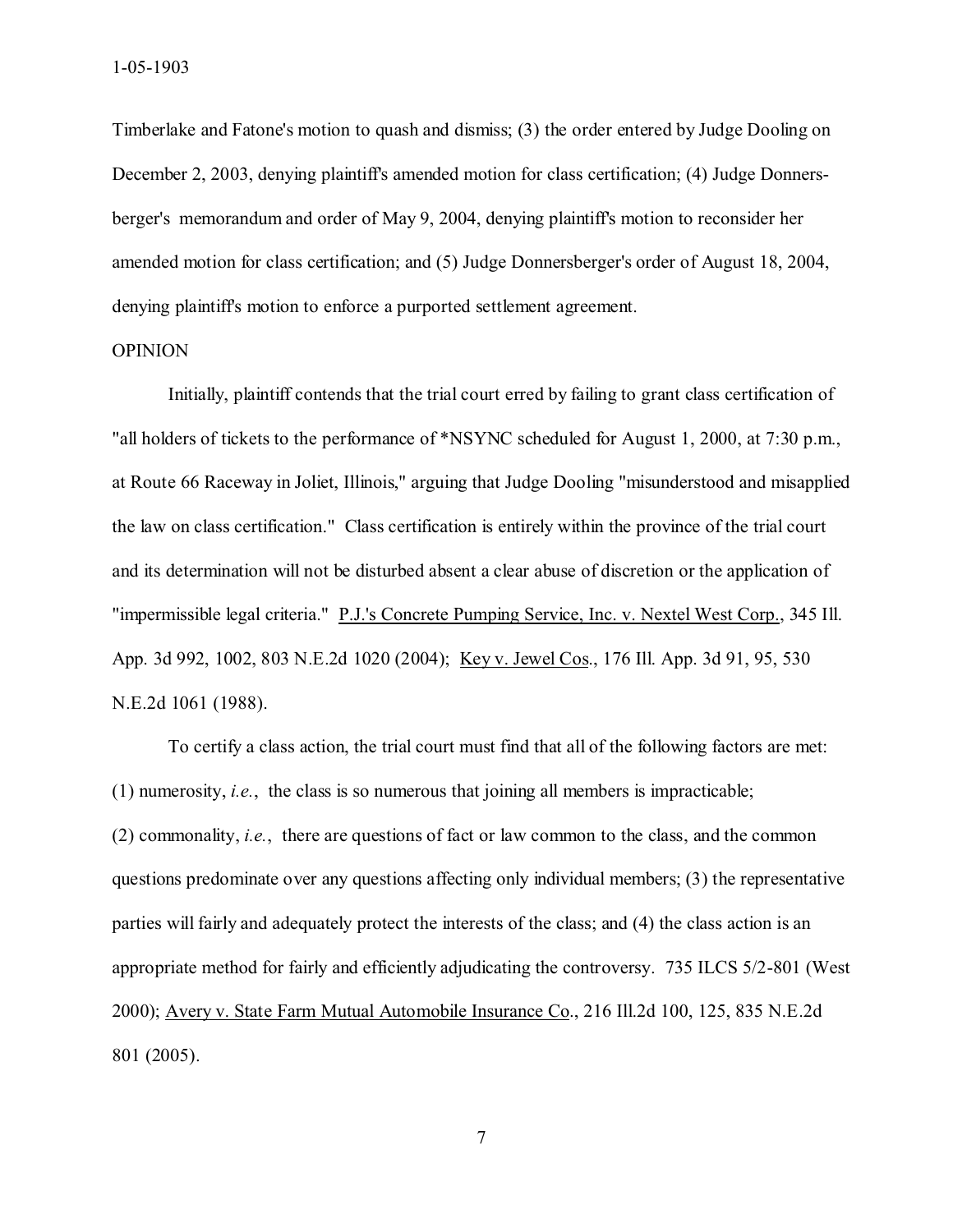Plaintiff argues that "numerosity" is demonstrated by the 104 complaint letters that represented the situation of 200 to 400 ticket holders. See, *e.g.*, Scholes v. Stone, McGuire & Benjamin, 143 F.R.D. 181 (N.D. Ill. 1992) (federal district court certified a class of 129 plaintiffs victimized by a fraudulent investment scheme under Federal Rule of Civil Procedure 23(a) (Fed. R. Civ. P. 23(a)), which has parallel requirements to Rule 801). The trial court found that plaintiff did, in fact, demonstrate numerosity, but failed to meet the other criteria required for class certification.

Plaintiff initially disputes the trial court's finding that no common questions of fact or law predominate. Plaintiff argues that the concertgoers' complaint letters, and the descriptions contained therein of the traffic jam and lack of parking, demonstrate the commonality that defendants "did not provide access to the venue for hundreds of cars full of people regardless of what time they left."

In support, plaintiff cites Gordon v. Boden, 224 Ill. App. 3d 195, 586 N.E.2d 461 (1991). There, the defendants pled guilty to a multicount federal indictment in connection with selling adulterated frozen orange juice to grocery stores. The defendants were sentenced to prison terms and required to pay fines and perform community service. On the heels of the defendants' convictions, the plaintiffs filed a class-action complaint on behalf of each consumer who purchased adulterated orange juice. The defendants argued that common questions of *fact* could not be established because each class member's purchase of an adulterated orange juice product involved a unique set of circumstances, such as the exact item purchased and the particular retail grocery store where the item was purchased. This court held, however, that the commonality test "is couched in the disjunctive - - 'common questions of fact *or* law.'" It does not, therefore, require the presence of both a common question of fact and a common question of law." (Emphasis in original.)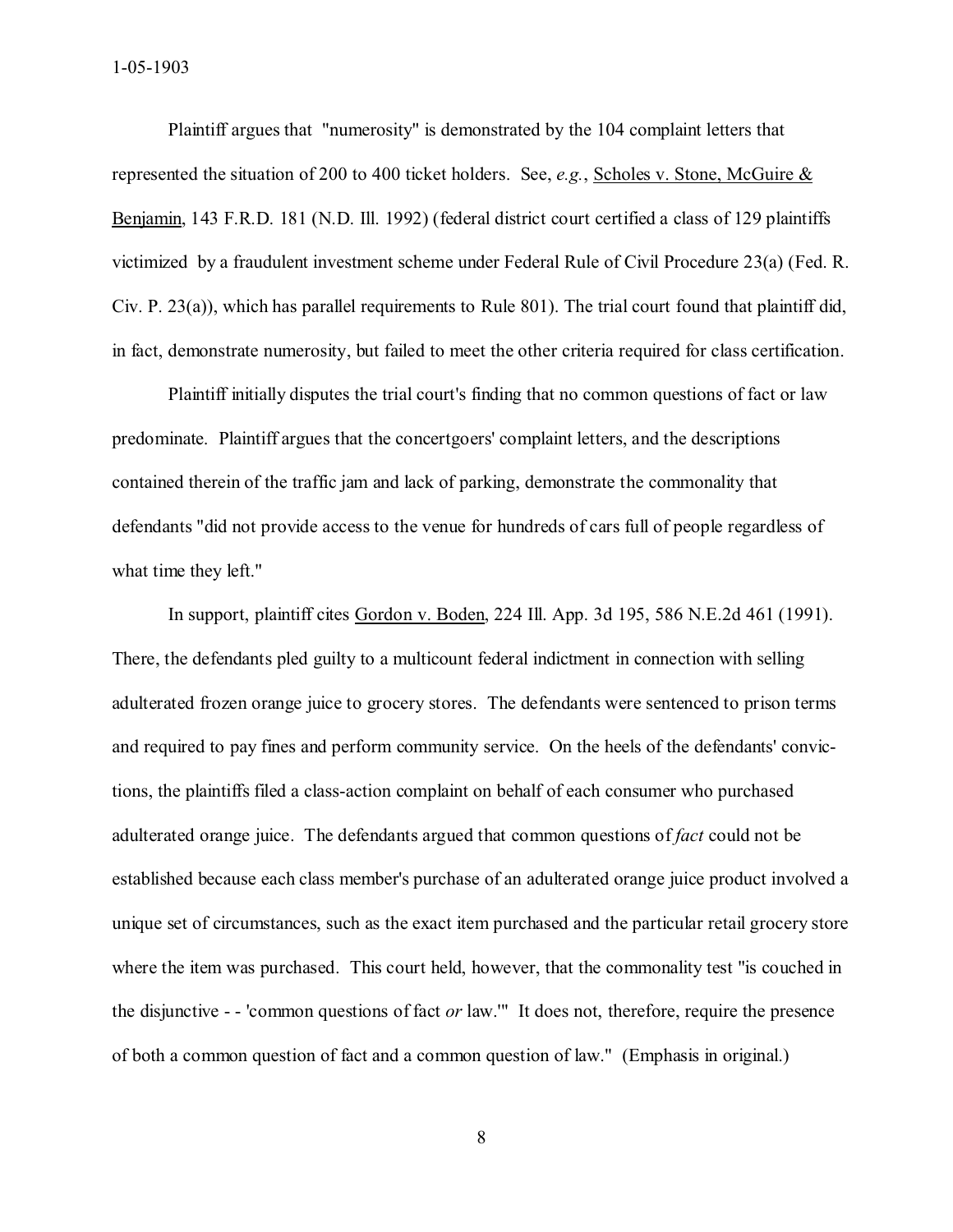Gordon, 224 Ill. App. 3d at 200, quoting Miner v. Gillette Co., 87 Ill.2d 7, 17, 428 N.E.2d 478 (1981). This court concluded that commonality was met because of the existence of at least one question of law common to the class: "whether defendant adulterated its orange juice products and committed the other fraudulent acts as alleged." Gordon, 224 Ill. App. 3d at 201.

Gordon is distinguishable from the present case, as no common questions of fact or law predominate over the issues of individual members in the present case. Initially, the fact that all concertgoers held a ticket is not enough to constitute predominance, particularly in a breach of contract action. See, *e.g.*, Arca v. Colonial Bank & Trust Co., 265 Ill. App. 3d 498, 637 N.E.2d 687 (1994). There, this court refused to certify a class of plaintiffs who entered into motor vehicle sales installment contracts over a three-year period with defendants, a car dealership and a bank, finding that all such persons were not obligated under legally unenforceable contracts and that each person's situation was distinct: "Of the utmost relevance in determining the extent of one's liability is the examination of the particular facts surrounding each individual situation and set of circumstances." Arca, 265 Ill. App. 3d at 501.

Similarly, in <u>Key v. Jewel Cos</u>, this court refused to certify a class of "all franchisees" of White Hen Pantry stores whose franchises were terminated, holding:

> "[T]hese are not common questions but rather individual questions the resolution of which turns on specific facts as to the relationship between individual franchisees and White Hen Pantry and the manner in which individual franchisees operated their stores. \*\*\* There is no evidence to suggest that the experience of the plaintiffs, who were involuntarily terminated franchisees, is in any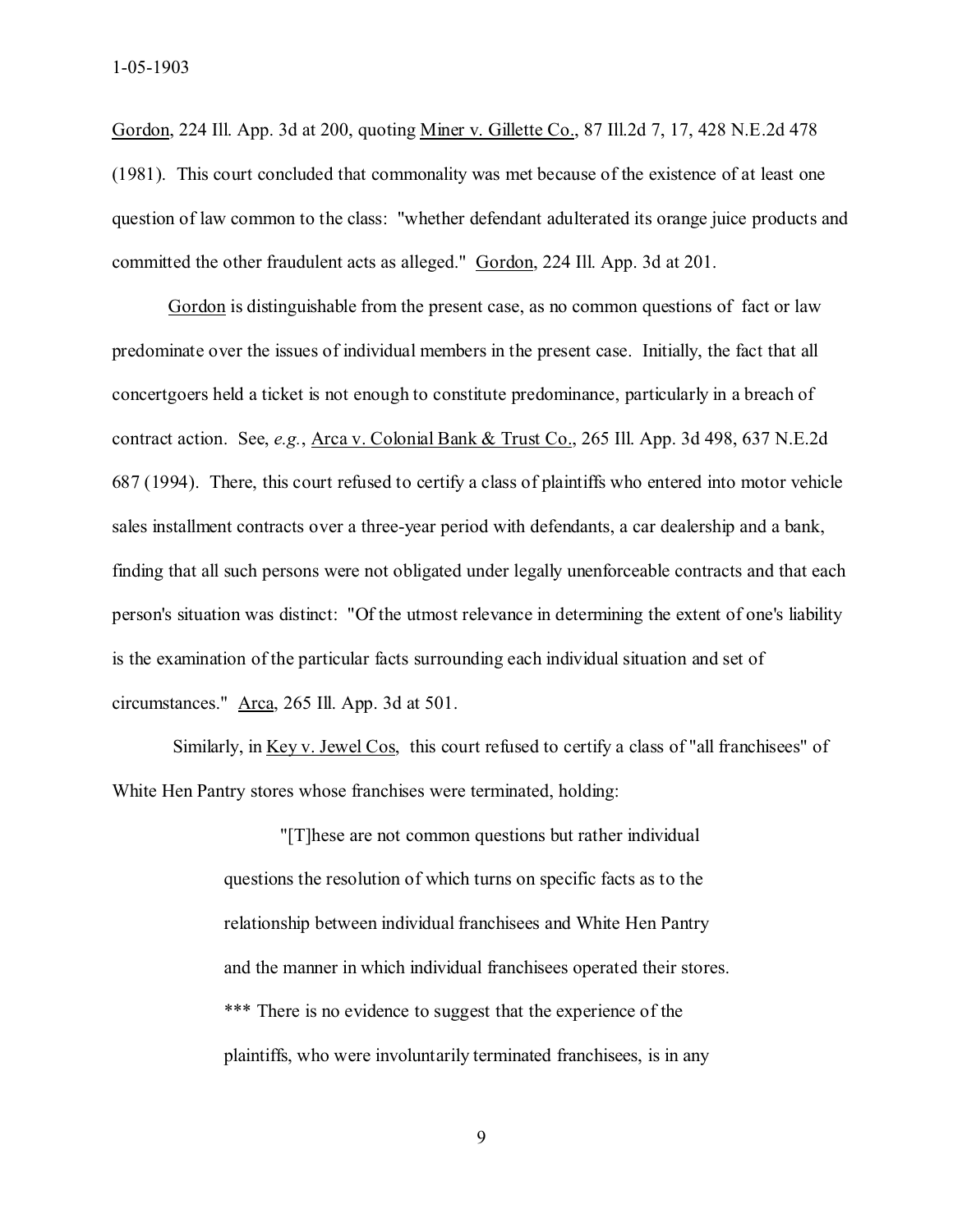way representative of a class that would include all franchisees."

Key, 176 Ill. App. 3d at 97.

In examining whether any common questions existed, the trial court distinguished the present case from Miner v. Gilette Co., 87 Ill. 2d 7, 428 N.E.2d 478 (1981). There, the Gillette Company conducted a promotion offering to supply a free accent table lighter to persons remitting proof of purchase of two "cricket" disposable butane lighters, along with 50 cents for postage and handling. The response to the offer exceeded Gillette's expectations, however, and Gillette was unable to fill approximately 180,000 requests for the promotional lighter. Consequently, Gillette mailed a letter to each of the 180,000 persons requesting the promotion stating that the supply of accent lighters was exhausted, apologizing for the inconvenience, and returning the 50-cent postage-and-handling fee to each applicant, together with a free "cricket" lighter. Miner, 87 Ill. 2d at 11.

Subsequently, the plaintiff filed a class-action complaint on behalf of a nationwide class of consumers against the Gillette Company in connection with the promotion of its "cricket" lighters, alleging consumer fraud violations. Our supreme court held that the plaintiff could bring a class action on behalf of Illinois residents based on the facts that:

> "[T]he present case is predicated upon a series of essentially identical transactions by thousands of purchasers including Illinois residents, which were founded upon and arose out of identical language in the promotional offer prepared by defendant. Unlike in the class of nonresidents, *the Illinois class also has a common question of law, that is, the law of Illinois, so that there is no*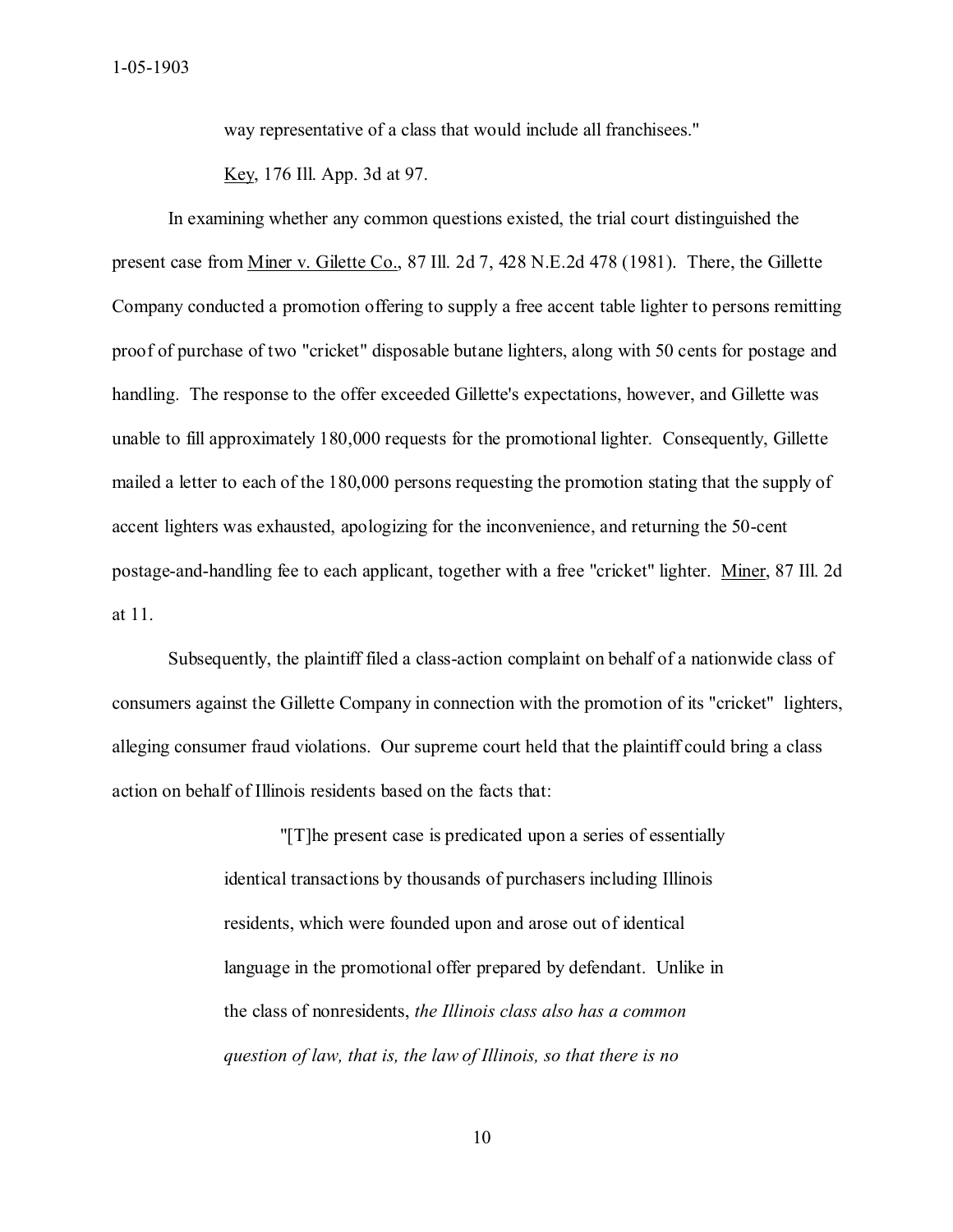*possibility that different questions of law will predominate*."

(Emphasis added.) Miner, 87 Ill. 2d at 19.

The trial court here found that, unlike Gillette, "[t]his is not a situation that is predicated on a series of identical transactions by thousands of purchasers." The trial court determined that each class member would have to prove that:  $(1)$  the ticketholder was late to the concert;  $(2)$  defendants provided the ticketholder with inadequate warnings regarding foreseeable traffic and parking delays; and (3) the ticketholder's lateness resulted from defendants' inadequate warnings and not a misstep by the ticket holder. The trial court concluded that the questions of contract damages and privity were too individualized to support a finding of commonality, holding:

> "Plaintiff would still have to prove how Defendants caused her damage. An examination of this element of Plaintiff's claim would once again require this Court to examine each plaintiff's individual claim. Why each plaintiff arrived at the concert late or missed the concert is an individual consideration. Whether a plaintiff was late or missed the concert because they failed to avail themselves of Defendants' travel and access information, or because of a plaintiff's own negligence or even if the lateness was a combination of the two events, is a determination that would have to be decided on a plaintiff by plaintiff basis."

Plaintiff provides no evidence identifying any common questions of law. Plaintiff fails to explain how the damages claimed by a ticketholder who missed a few minutes of the show would be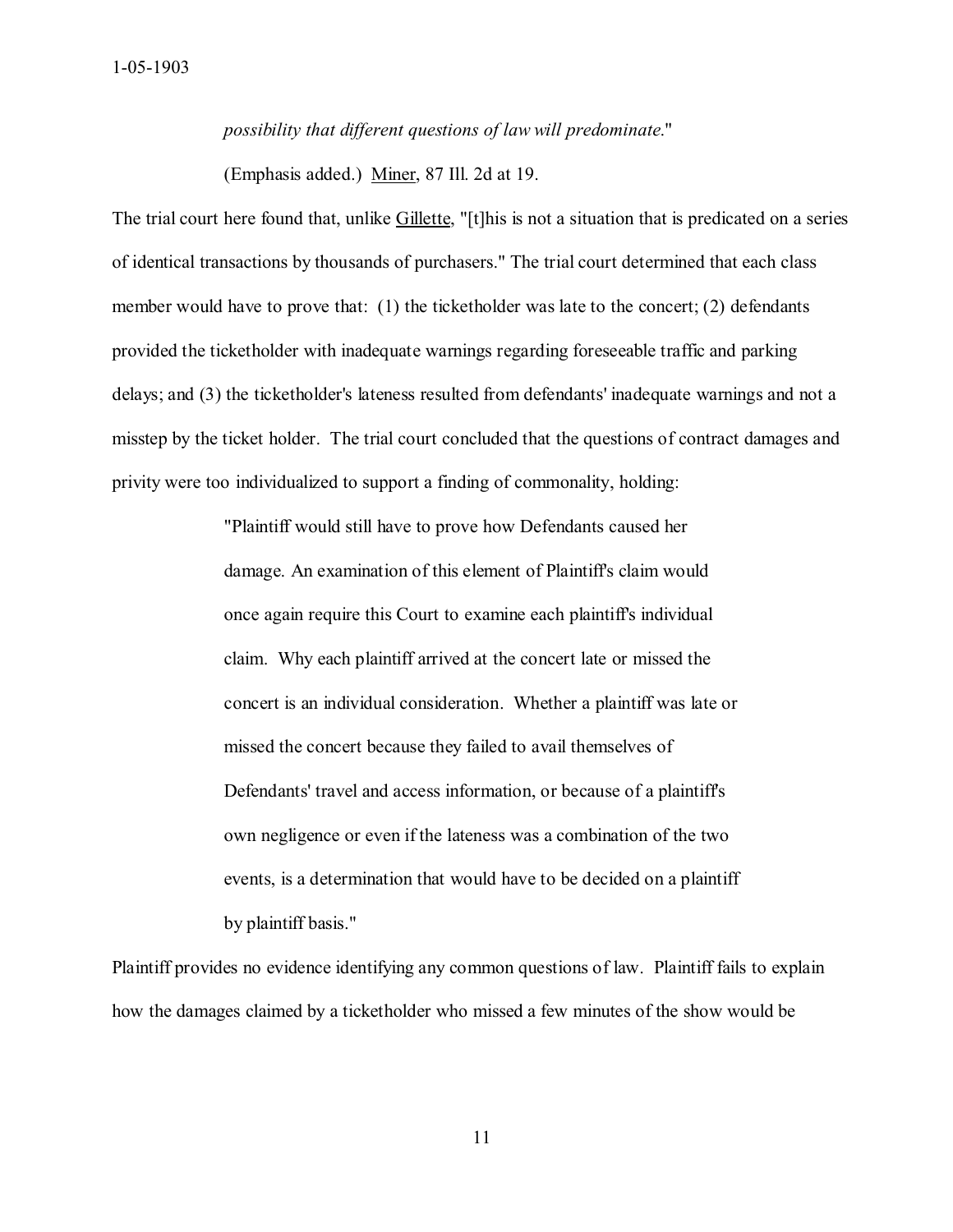identical to the damages claimed by a ticketholder who missed half or all of the show. Because individual questions predominate, the trial court properly denied class certification.

Plaintiff's further contention that she is an adequate class representative fails for several reasons, including: (1) the circumstances of plaintiff's travel arrangements and method of travel to the concert venue were distinct from the proposed class; (2) plaintiff did not purchase her own tickets and therefore lacked privity of contract with any defendant; and (3) plaintiff's claims were fully resolved via mandatory arbitration. In Avery, the Illinois Supreme Court held that "[t]he purpose of the adequate-representation requirement is to ensure that all class members will receive proper, efficient, and appropriate protection of their interests in the presentation of the claim." Avery, 321 Ill. App. 3d at 285, 746 N.E.2d at 1257.

Here, the trial court found that "different operative facts will control the outcome of each individual plaintiff's case," and therefore plaintiff could not "adequately represent the individual interests" of a proposed class. The record shows that while plaintiff proposed a class of "all ticketholders," at her deposition she testified that her class would be limited to: "the people who did not make it into the concert or who did make it in and only saw 15 or 20 minutes of it. Who did not see the concert in its entirety." Further, the record reveals that plaintiff did not consult with defendants for traffic information, driving directions, or parking details, but instead relied upon her sister for her travel route from Naperville to Joliet. Finally, plaintiff received an award for the full price of her tickets and therefore no longer has standing to be the representative of a putative class. Wheatley v. Board of Education, 99 Ill. 2d 481, 486-87, 459 N.E.2d 1364 (1984) (terminated teachers who were named plaintiffs accepted re-employment and were no longer proper class representatives).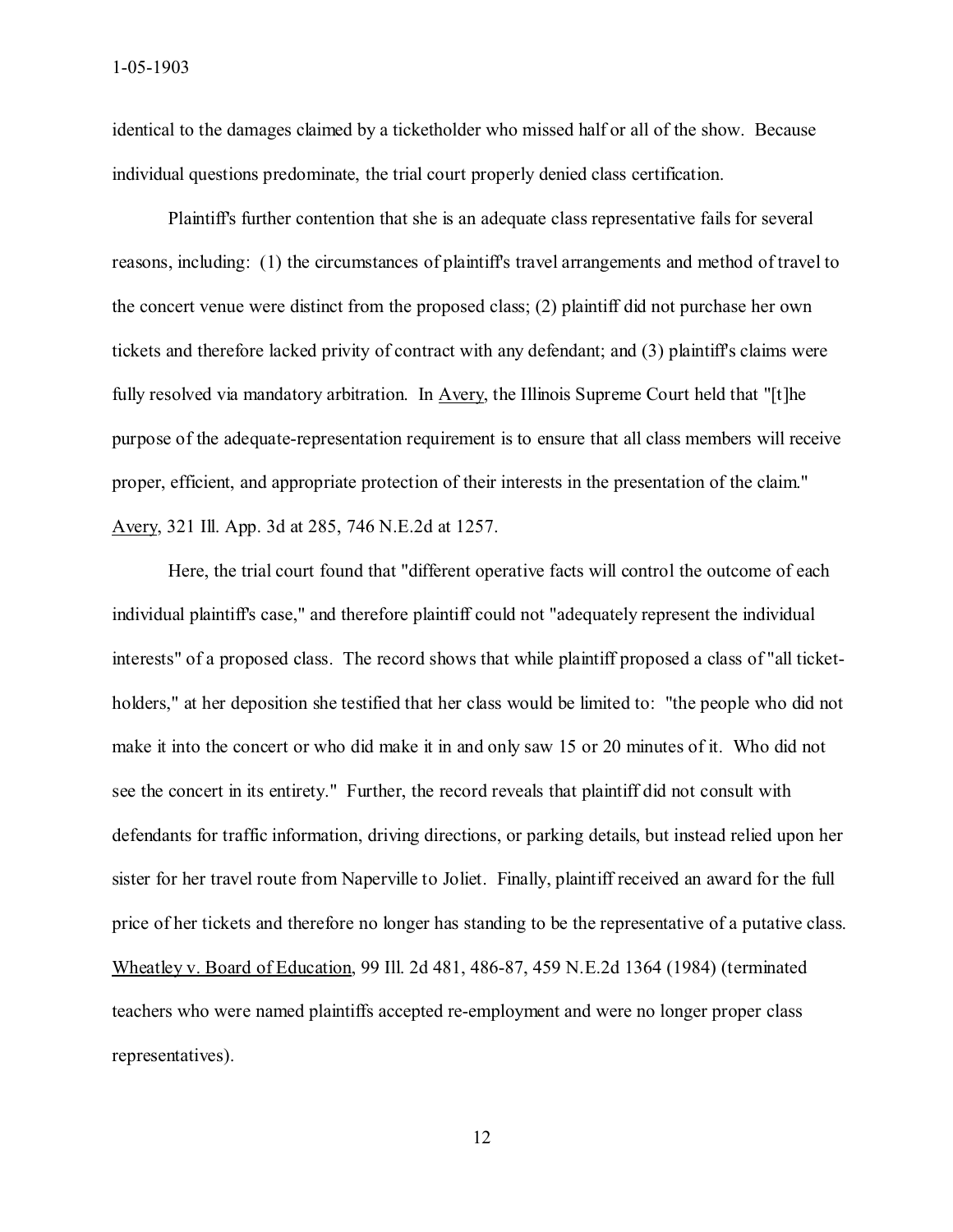Next, plaintiff contends that her claim for breach of contract should continue and that Judge Foreman correctly allowed it to remain standing at the time of dismissal of plaintiff's other claims.

Defendants respond that plaintiff merges her argument for class certification with an argument for breach of contract and point out that Judge Foreman's failure to dismiss plaintiff's breach of contract claim was contrary to a well-developed existing body of law regarding the ticket wording: "This ticket is a revocable license." A ticket to a concert creates only a limited property right--a revocable license--to enter the land of another for a limited purpose. See, *e.g.*, Soderholm v. Chicago National League Ball Club, Inc., 225 Ill. App. 3d 119, 124-25, 587 N.E.2d 517 (1992). We agree that a ticket does not create implied guarantees of timely arrival or appropriate parking.

Plaintiff further argues that because she won an award in arbitration on the merits and defendants did not appeal that award, defendants' "re-argument" of the merits of her breach of contract claim is barred by waiver, election and estoppel. Liebovich Steel & Aluminum Co. v. Advance Iron Works, Inc., 353 Ill. App. 3d 311, 818 N.E.2d 895 (2004). Plaintiff's argument is without merit. Plaintiff's breach of contract claim was extinguished by entry of a judgment on her arbitration award and defendants were under no obligation to appeal the award.**5**

**<sup>5</sup>**Arguing from a policy standpoint, defendants respond that if a concert ticket constitutes a contract for parking, then The Chicago Bears and O'Hare Airport could be liable for damages on big game days and holiday weekends when parking is a "hot commodity." Plaintiffs reply by warning this court that she and the asserted class of concert-goers narrowly avoided writing the next chapter in the "sad history of rock and roll shows" by comparing her long trek through the mud to another "Altamont." In addition, plaintiff portrays this particular \*NYSNC show as a "Beatlemania" moment, comparing this concert at the Route 66 Raceway to "the situation where (continued...)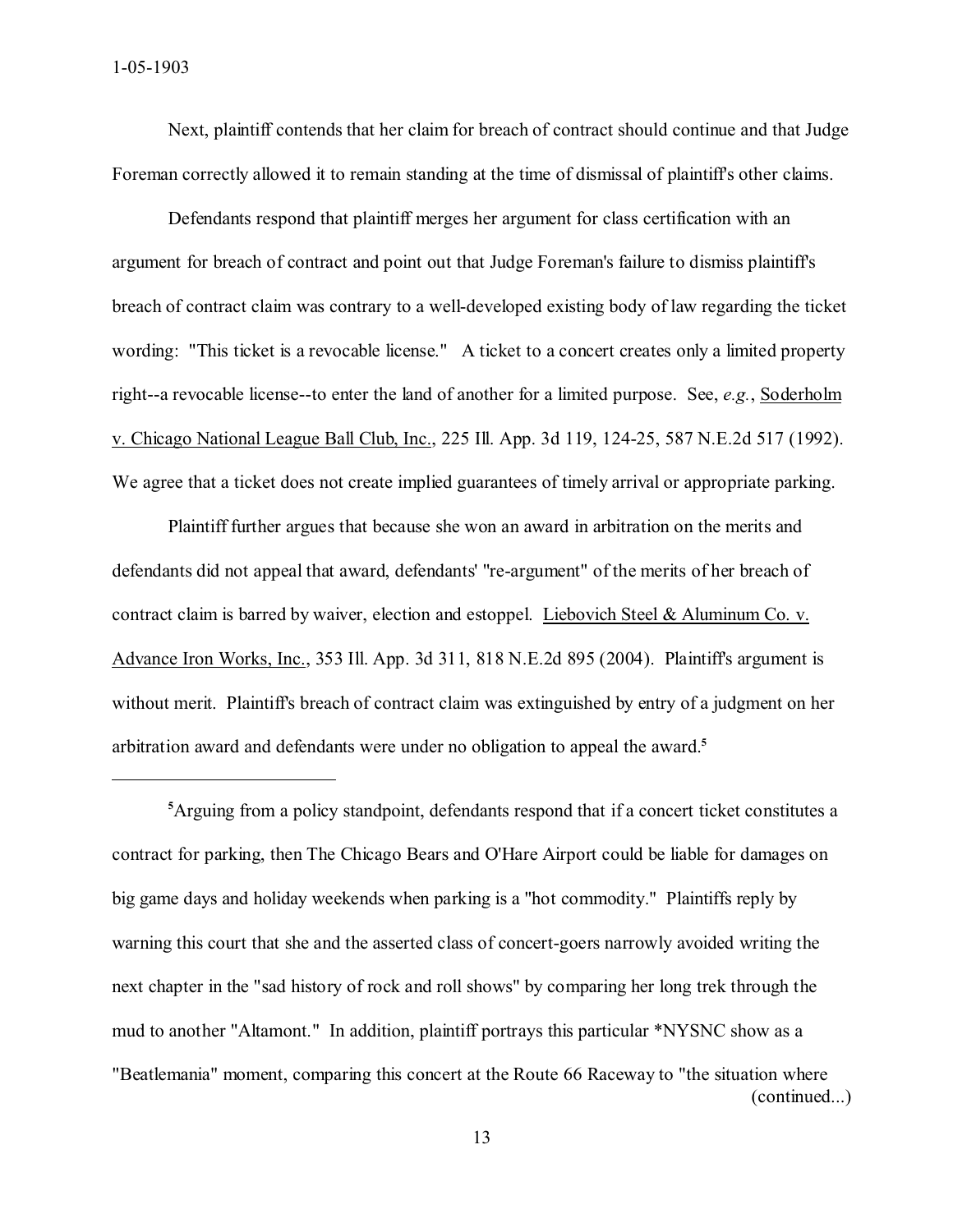Next, plaintiff contends that the trial court erred in dismissing her consumer fraud claim. Plaintiff argues that the sale of a ticket is accompanied by an "implied warranty of reasonable access" which was breached by defendants through misrepresentation and omission regarding access to the venue and parking at the venue. Our review of the determination regarding a question of law is *de novo*. Sklodowski v. Countrywide Home Loans, Inc., 358 Ill. App. 3d 696, 703, 832 N.E.2d 189, 195-96 2005).

Under the Consumer Fraud Act, in order to state a claim a plaintiff must allege: " '(1) a deceptive act or practice by the defendant, (2) the defendant's intent that the plaintiff rely on the deception, (3) the occurrence of the deception in the course of conduct involving trade or commerce, and (4) actual damage to the plaintiff (5) proximately caused by the deception.'" Avery, 216 Ill.2d at 190-91, 835 N.E.2d at 856, quoting Oliveira v. Amoco Oil Co., 201 Ill. 2d 134, 149, 776 N.E.2d 151, 160 (2002); see also 815 ILCS 505/1 *et seq.* (West 2000). An action under the Consumer Fraud Act must be pled with specificity: "[T]he complaint must state with particularity and specificity the deceptive manner of defendant's acts or practices." Sklodowski, 358 Ill. App. 3d at 703, 832 N.E.2d at 196.

In her complaint, plaintiff alleged that defendants made "misrepresentations" relating to the accessibility, venue capacity, parking facilities and traffic control measures at the Route 66 Raceway. Plaintiff alleged consumer fraud as follows:

**<sup>5</sup>** (...continued)

the Beatles played at Wrigley Field." Not only do we decline to set policy based on the parties' hyperbolic hypothetical arguments, but we take judicial notice that the Beatles played Comiskey Park on August 20, 1965, not Wrigley Field. See, L. Kane, Ticket to Ride: Inside the Beatles' 1964 & 1965 Tours That Changed the World (2004).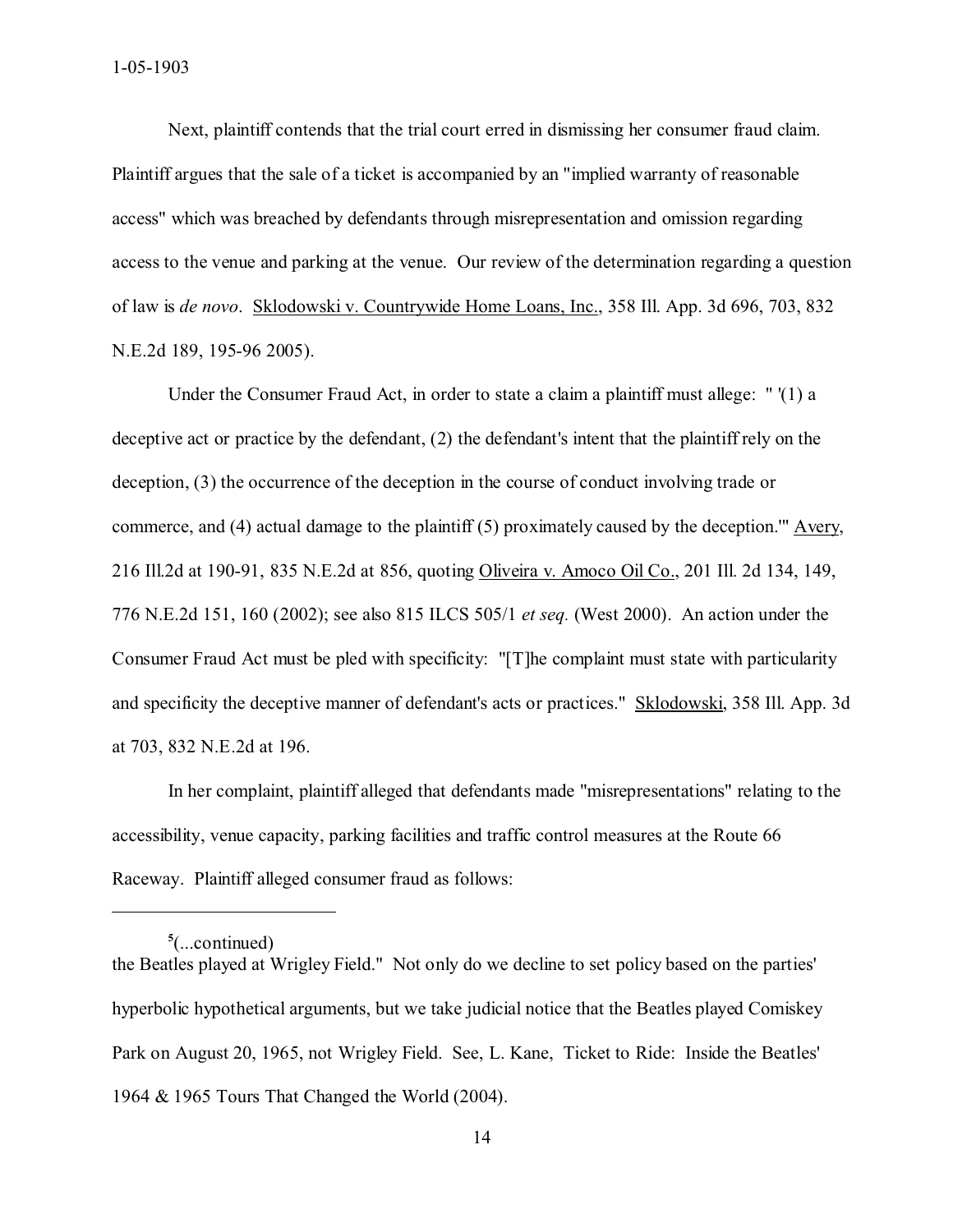"Representing that tickets to the Performance conferred the bearer with the right of admission to the concert venue, despite Defendant's knowledge that access to the venue by all ticket-holders would be virtually impossible; and

Representing that the venue capacity, available parking facilities, traffic control measures, and road access were sufficient to allow admission of all ticket-holders, including but not limited to adequate parking facilities and means of ingress and egress to the venue."

Plaintiff alleges that the concert venue was designed to hold 30,000 people, yet almost 48,000 tickets to the event were sold. Plaintiff argues that defendants' failure to disclose facts regarding the venue, surrounding roads, parking facilities and the excessive number of tickets sold constitutes material misrepresentations.

Plaintiff further asserts that defendants intended plaintiff and other ticket holders to rely on their misrepresentations. Plaintiff argues that having sold almost 48,000 tickets to the show, defendants intended for plaintiffs and other ticket holders to believe that they would be able to see the show.

Plaintiff argues that defendants' "deceptive conduct" occurred in the course of trade or business; that she incurred actual damages, as determined in arbitration; and that defendants proximately caused the deception upon which she relied, *i.e.*, the deliberate over-selling of the concert.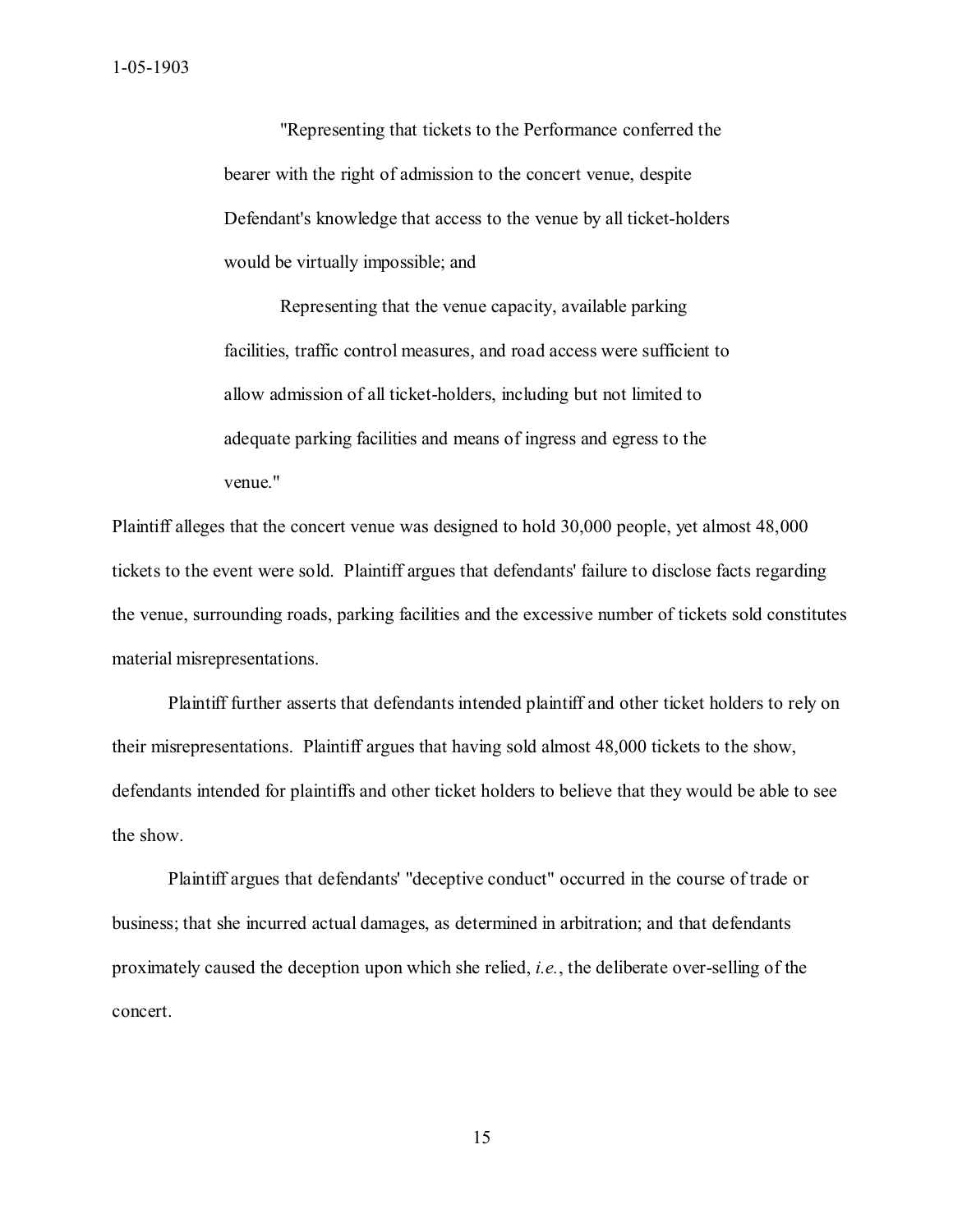1-05-1903

Plaintiff's allegations fail to state with the required specificity what misrepresentations were made, by whom and to whom, when or how they were made. Thus, plaintiff's complaint fails to state a proper complaint for consumer fraud under the Act. See, *e.g.*, Board of Education v. A, C & S, Inc. 131 Ill. 2d 428, 457-58, 546 N.E.2d 580, (1989). Plaintiff attaches no exact time to the purported "fraudulent representations" made by defendants. If the representations occurred after plaintiff purchased her tickets, plaintiff's allegations cannot form the basis for a consumer fraud action. See Verb v. Motorola, Inc., 284 Ill. App. 3d 460, 472, 672 N.E.2d 1287 (1996).

Moreover, notwithstanding plaintiff's allegations of "deception," the Uniform Deceptive Trade Practices Act is not applicable to plaintiff's complaint. 815 ILCS 510/1 *et seq*. (West 2000). Section 2(5) prohibits representing "that goods or services have sponsorship, approval, characteristic, ingredients, uses, benefits or quantities that they do not have." 815 ILCS 510/2(5) (West 2000). Plaintiff's complaint fails to allege any specific misrepresentations under the statutory language of the Deceptive Trade Practices Act.

Plaintiff further contends that the trial court erred in dismissing the individual \*NSYNC defendants. Plaintiff explains that the two corporations, ZEEKS and SKEEZ are actually acronyms for the defendant band members, who are the sole shareholders, principals and employees of the corporations they claim to be their employers. Plaintiff argues that these corporations are designed to shield defendants from liability and that there is nothing to put concert goers "on notice" that they are dealing with anyone but the \*NSYNC performers. Plaintiff urges this court to "pierce the corporate veil" and that long-arm jurisdiction is appropriate in this case pursuant to section 2- 209(a) of the Code of Civil Procedure. 735 ILCS 5/2-209(a) (West 2000).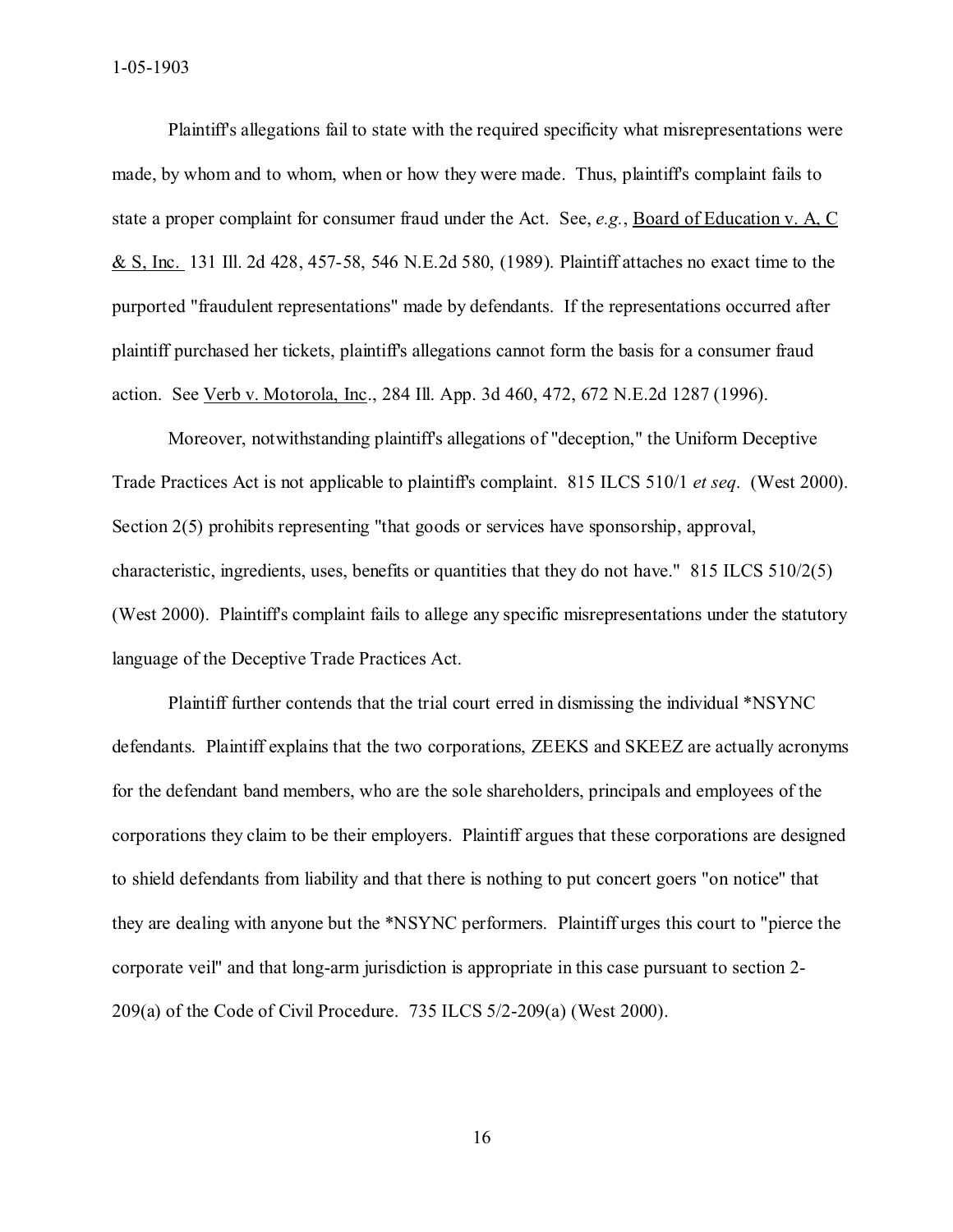Defendants respond that no long-arm jurisdiction exists over the individual defendants because (1) ZEEKS is not a sham corporation<sup>6</sup> and its corporate veil cannot be pierced; (2) jurisdiction over ZEEKS does not establish jurisdiction over ZEEKS' shareholders or employees; (3) plaintiff's claims do not "arise out of" any acts taken by the individual defendants; and (4) the fiduciary shield doctrine precludes personal jurisdiction over the individual defendants.

Defendants point out that ZEEKS and SKEEZ are Delaware corporations and that under Delaware law, the corporate veil may be pierced only "in the interest of justice, when such matters as fraud, contravention of law or contract, public wrong, or where equitable consideration among members of the corporation require it, are involved." Pauley Petroleum Inc. v. Continental Oil. Co.. 43 Del. Ch. 516, 521, 239 A.2d 629, 633 (1968); Retzler v. Pratt & Whitney Co., 309 Ill. App. 3d 906, 723 N.E.2d 345 (1999). Delaware law requires an element of fraud to pierce the corporate veil. Factors showing fraud include: undercapitalization, lack of solvency, proper payment of dividends, observance of corporate formalities, and improper shareholder activity. See Mason v. Network of Wilmington, Inc., No. Civ. A 19434 - NC (Del. Ch. July 1, 2005), quoting Wallace *ex rel.* Cencom Cable Income Partners II , Inc. L.P. v. Wood, 752 A.2d 1175, 1184 (Del. Ch. 1999).

Plaintiff fails to show that either ZEEKS or SKEEZ is a sham corporation engaged in fraud as described above. Plaintiff has failed to show that personal jurisdiction is proper over the individual stockholders or employees of either ZEEKS or SKEEZ or both: "The mere fact that a corporation by which a nonresident is employed, or in which he is a stockholder is itself subject to

**<sup>6</sup>** SKEEZ is not a "sham corporation" either, but plaintiff drops SKEEZ from her argument and merely discusses ZEEKS throughout her brief.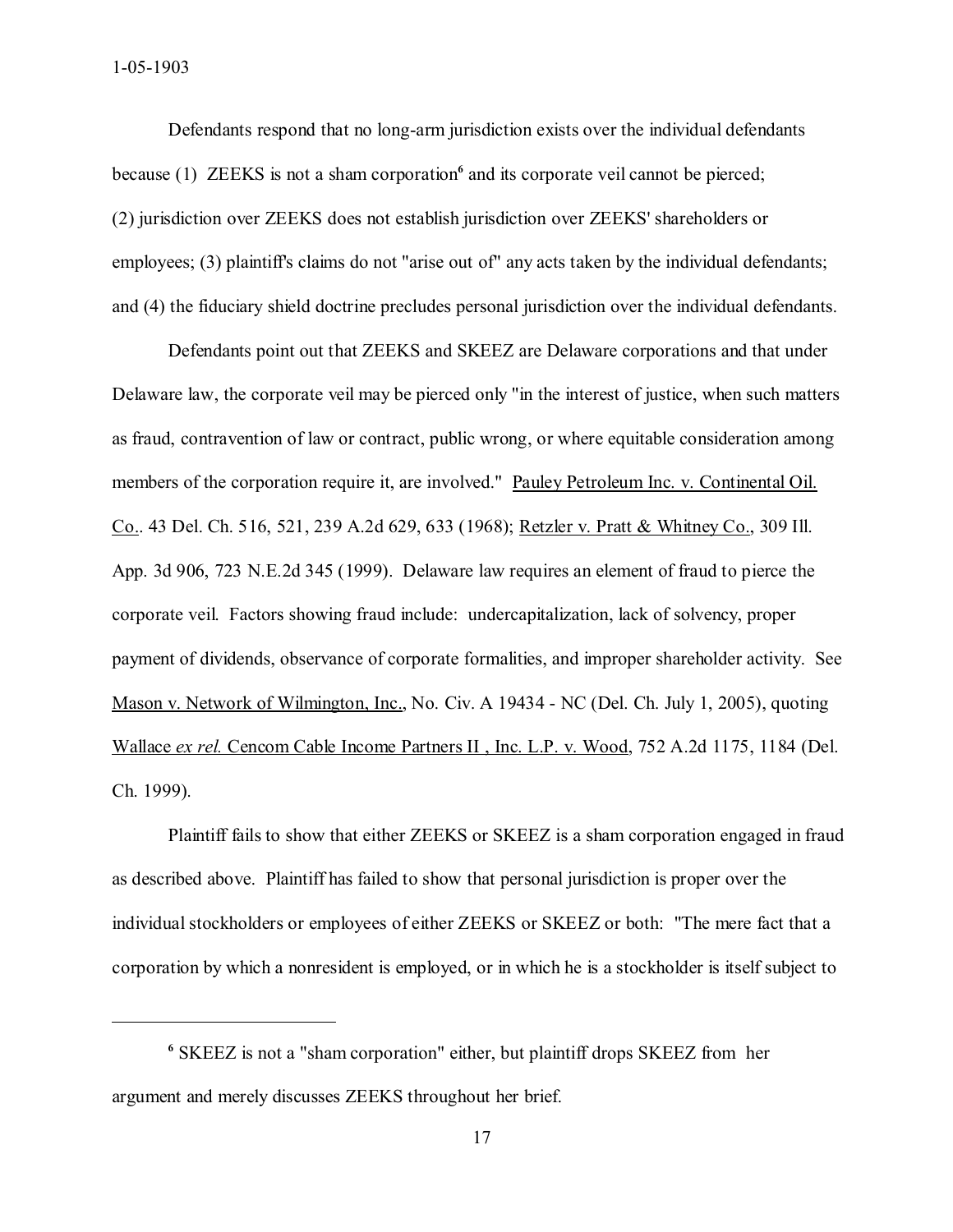Illinois jurisdiction does not subject that nonresident to jurisdiction." Mergenthaler Linotype Co. v. Leonard Storch Enterprises, Inc., 66 Ill. App. 3d 789, 797, 383 N.E.2d 1379, 1385 (1978).

Section 2-209(f) requires that claims "arise from" a transaction to "ensure that there is a close relationship between a cause of action against a nonresident defendant and its jurisdictional activities." Alderson v. Southern Co, 321 Ill. App. 3d 832, 847, 747 N.E.2d 926, 939 (2001); 735 ILCS 5/2-209(f) (West 2000). The record shows that the band member defendants did not transact the specific business about which plaintiff complains, *i.e.*, the selling of tickets--they merely appeared to perform a concert. Thus plaintiff's claims do not "arise out of " the band members' activities.

Finally, the fiduciary shield does preclude jurisdiction, contrary to plaintiff's argument. The fiduciary shield doctrine precludes exercising personal jurisdiction over the individual defendants based on actions they took as employees or shareholders of ZEEKS/SKEEZ. No suit is permitted against "an individual who seeks the protection and benefits of Illinois law, not to serve his personal interests, but to serve those of his employer or principal." Rollins v. Ellwood, 141 Ill. 2d 244, 280, 565 N.E.2d 1302, 1318 (1990). The \*NSYNC band members performed the concert as ZEEKS employees and the band members were paid by ZEEKS. The Rollins court held that asserting personal jurisdiction over an employee who acted in the scope of his employment is not justified merely by the fact that "the employee is serving his own financial interest when he performs the tasks imposed upon him by his employer." Rollins, 141 Ill. 2d at 280.

Plaintiff's final argument is that the trial court erred in refusing to enforce the terms of the purported settlement agreement. However, as detailed above, the facts indicate that no agreement was ever reached regarding the class or the settlement amount.